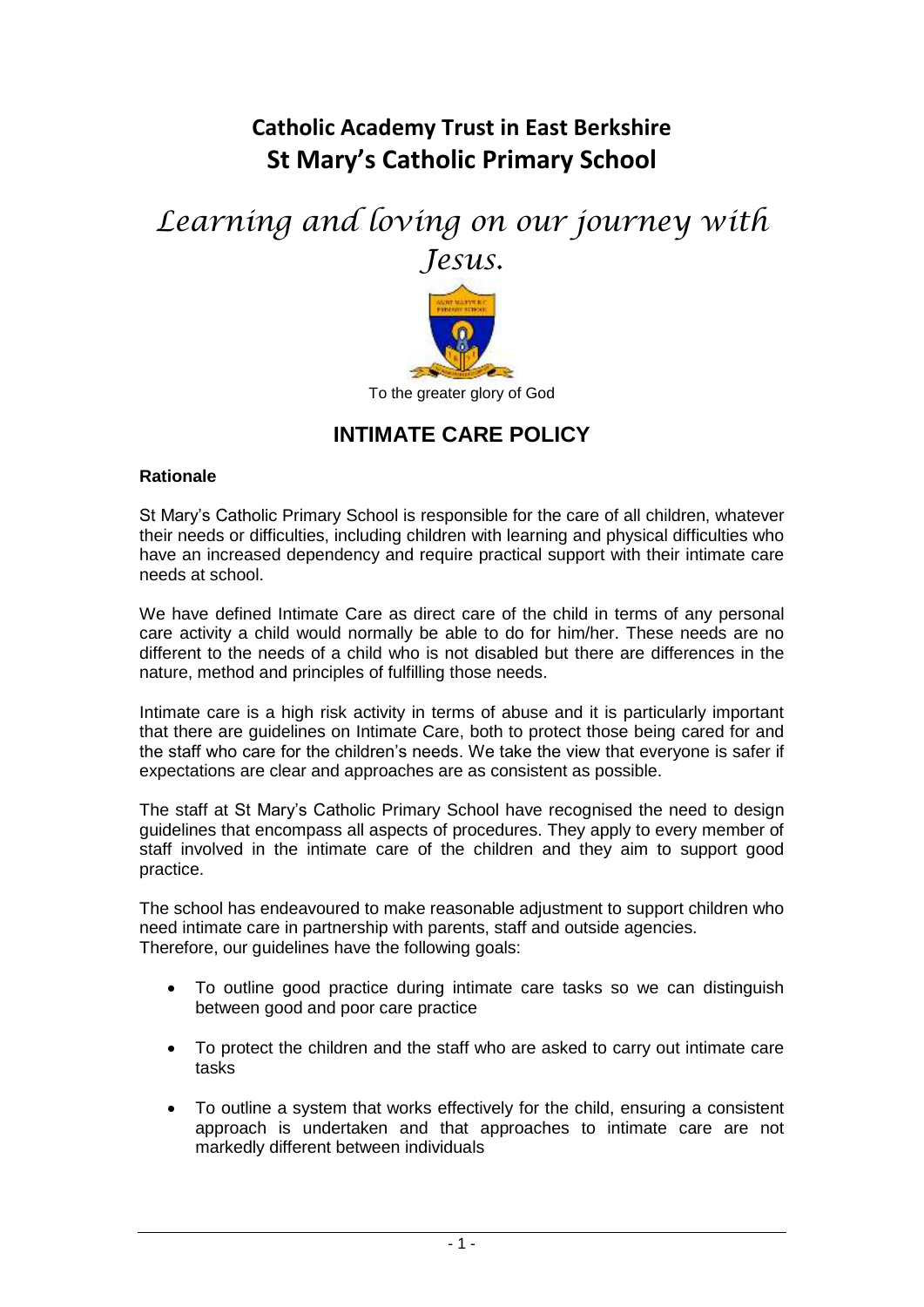## **Guidelines**

## 1. **Schools and Parents working together**

All staff involved in Intimate Care routines will have been police checked and will receive appropriate training to carry out this aspect of their work. Parents will receive a copy of the School's Intimate Care policy and will be offered an opportunity to discuss their child's needs with an appropriate member of staff.

The Parent:

- Agreeing to ensure that the child is changed at the latest possible time before being brought to the setting/school
- Providing the setting/school with spare nappies and a change of clothing
- Understanding and agreeing the procedures that will be followed when their child is changed at school – including the use of any cleanser or the application of any cream
- Agreeing to inform the setting/school should the child have any marks/rash
- Agreeing to a 'minimum change' policy ie.: the setting/school would not undertake to change the child more frequently than if she/he were at home
- Agreeing to review arrangements should this be necessary
- Should the soiling be of a nature that constitutes a health and safety concern for the child, the staff or other children, the parent will be required to collect, shower and return to school as soon as possible

The School:

- Agreeing to change the child during a single session should the child soil themselves or become uncomfortably wet
- Agreeing how often the child would be changed should the child be staying for the full day
- Agreeing to monitor the number of times the child is changed in order to identify progress made
- Agreeing to report should the child be distressed, or if marks/rashes are seen
- Agreeing to review arrangements should this be necessary
- Agrees to make reasonable adjustments to enable the child to attend school
- Agrees to clean the child prior to collection for further cleaning, and ensure he/she is not disturbed in any way

The purpose of this agreement should help to avoid misunderstandings that might otherwise arise, and help parents feel confident that the setting/school is taking a holistic view of the child's needs.

## 2. **Safeguarding for Children and Adults**

 Two people needed for the change, one to do the changing and one to ensure the safeguarding of both child and adult.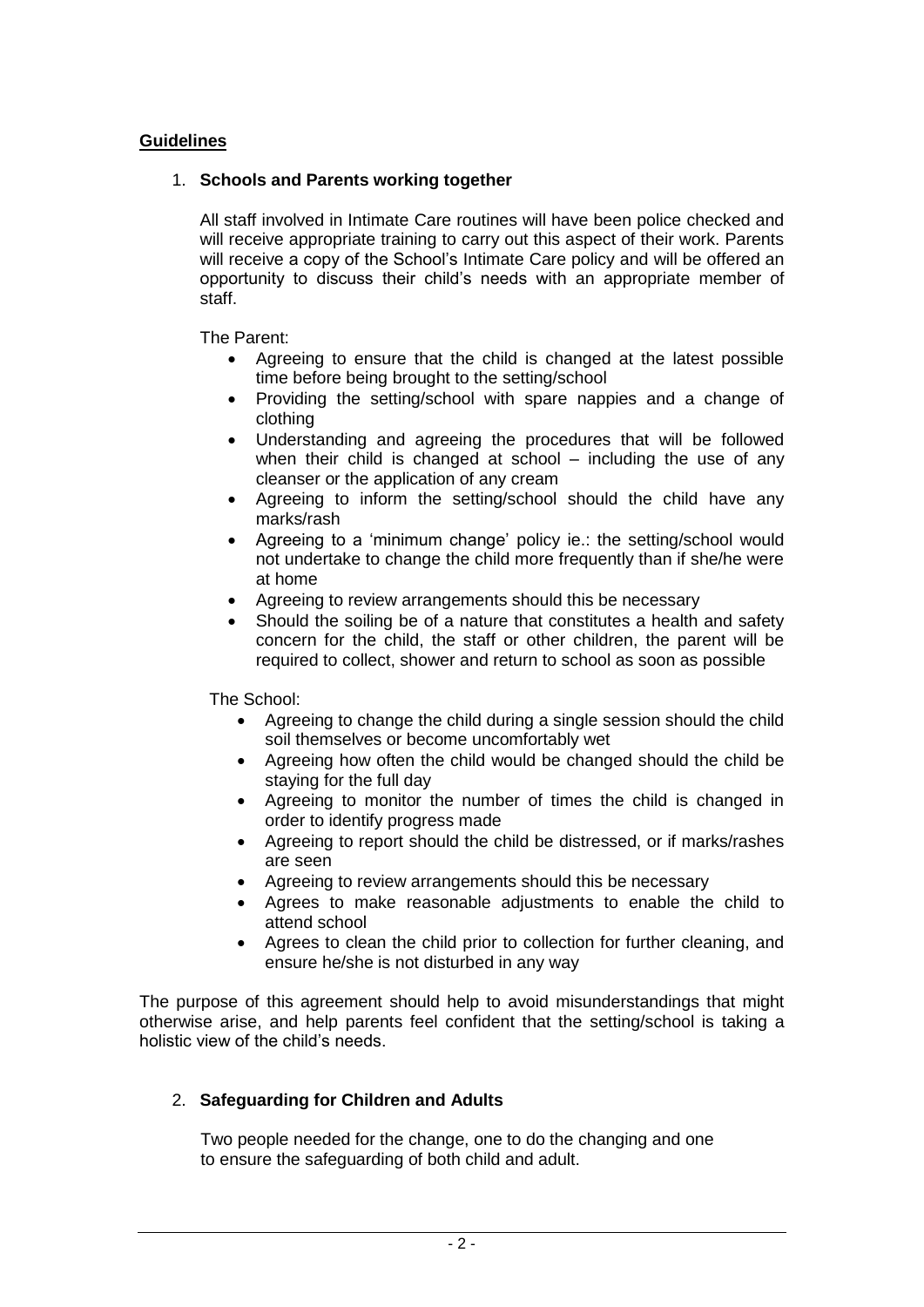## 3. **Carers should be aware of the abilities of the child**

The child should be enabled and encouraged, as far as is reasonably possible, to contribute to his/her own intimate care

#### 4. **Ensure privacy, appropriate to the child's age and gender**

The school takes the view that the issue of privacy is important. All children will be changed in a discreet area with all of the necessary equipment to hand i.e. changing mat, protective gloves, wipes, clean nappies, change of clothes etc.

## 5. **Children have the right to be respected**

Respect of the child's body and integrity should be included in all care procedures. Ideally, someone who has a positive long-term relationship with the child should carry out intimate care tasks. New members of staff should get to know the children in the classroom context before getting involved in Intimate Care tasks.

#### 6. **A strong focus should be evident on choice and decision making skills**

Wherever appropriate, decision making should be an integral part of the process – e.g. Do you want to go to the toilet or not? Should we wash your hands or face first? Can I help fasten your trousers?

#### 7. **Pupils will be prepared and involved in what is going to happen**

Staff will raise the child's awareness of the process. Objects of reference, symbols, signs, gesture and verbal explanation will be given as appropriate

## 8. **Intimate Care tasks are not an interruption to the timetable**

These practices should be valued as part of each child's essential curriculum. They are an opportunity to develop independent and ageappropriate skills, increase dignity and to raise self-esteem.

#### 9. **Never do any task unless you are confident in your ability to do it**

Never guess; ask a colleague to help.

#### 10. **If you are concerned – report it**

Intimate Care tasks should never be approached light heartedly. If a child has soreness or something to cause you concern, follow School's Child Protection Procedures.

#### 11. **Health and Safety Issues**

Barrier materials will always be used e.g. disposable gloves. Appropriate Positive Handling Procedures will be followed when necessary.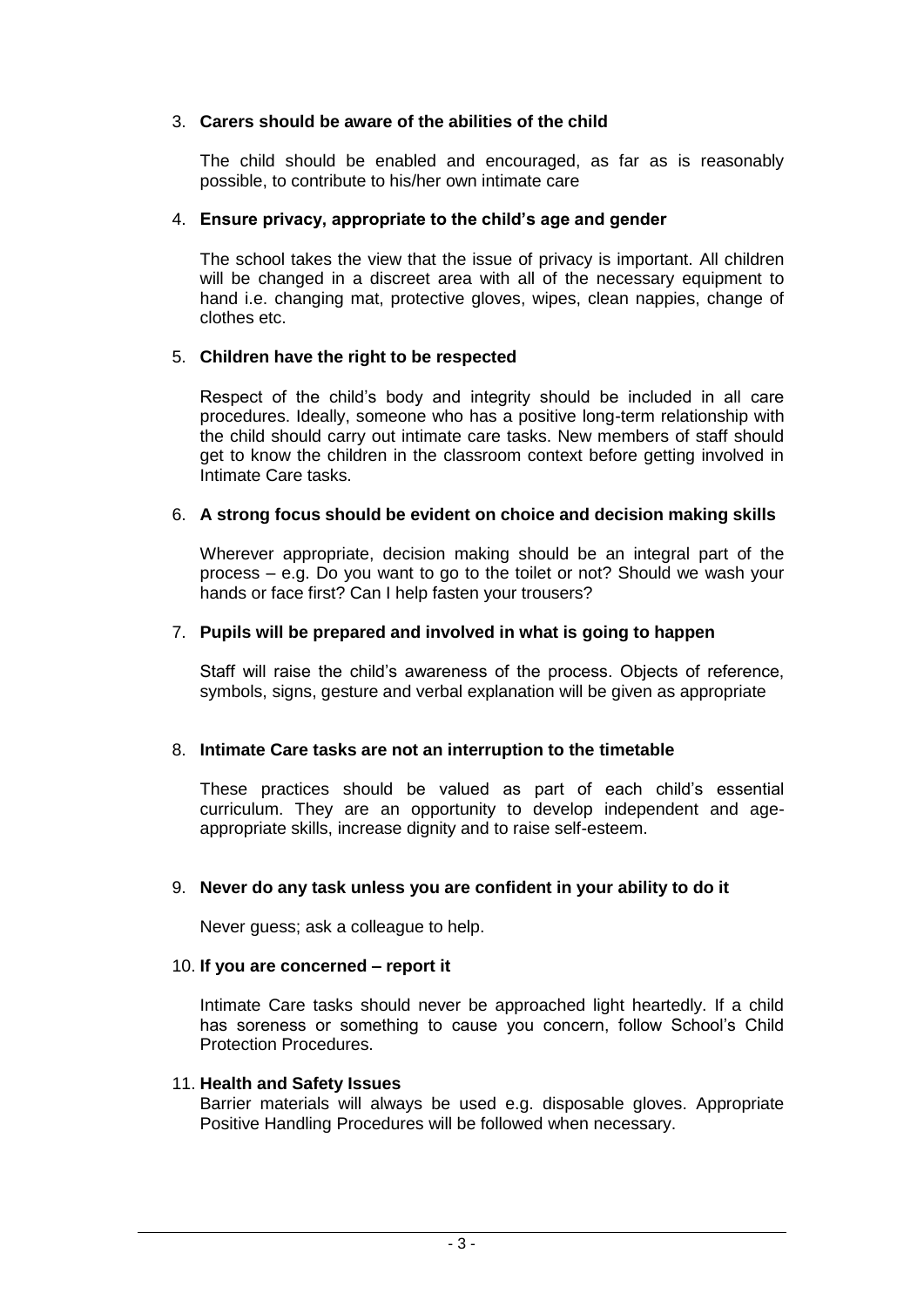## **12. Sharing of Information**

The school may wish to seek the advice of the school nursing service or other health professional. Should this need arise, parental consent will be sought before sharing any personal information

## **Main Procedures**

- Staff to wear disposable gloves and aprons while dealing with the incident
- Soiled nappies to be double wrapped
- Soiled training pants and or underwear to be disposed of as instructed by parents
- Changing area to be cleaned after use with disinfectant
- Hot water and liquid soap available to wash hands as soon as the task is completed
- Hot air dryer or paper towels available for drying hands

## **RESOURCES**

The School will seek parental views on practices at home. Preferred materials will be used and parents will be encouraged to resource their child's needs whenever possible.

This policy will be reviewed at least every three years.

## **Signed:**

## **Date:**

This policy will be reviewed in summer 2019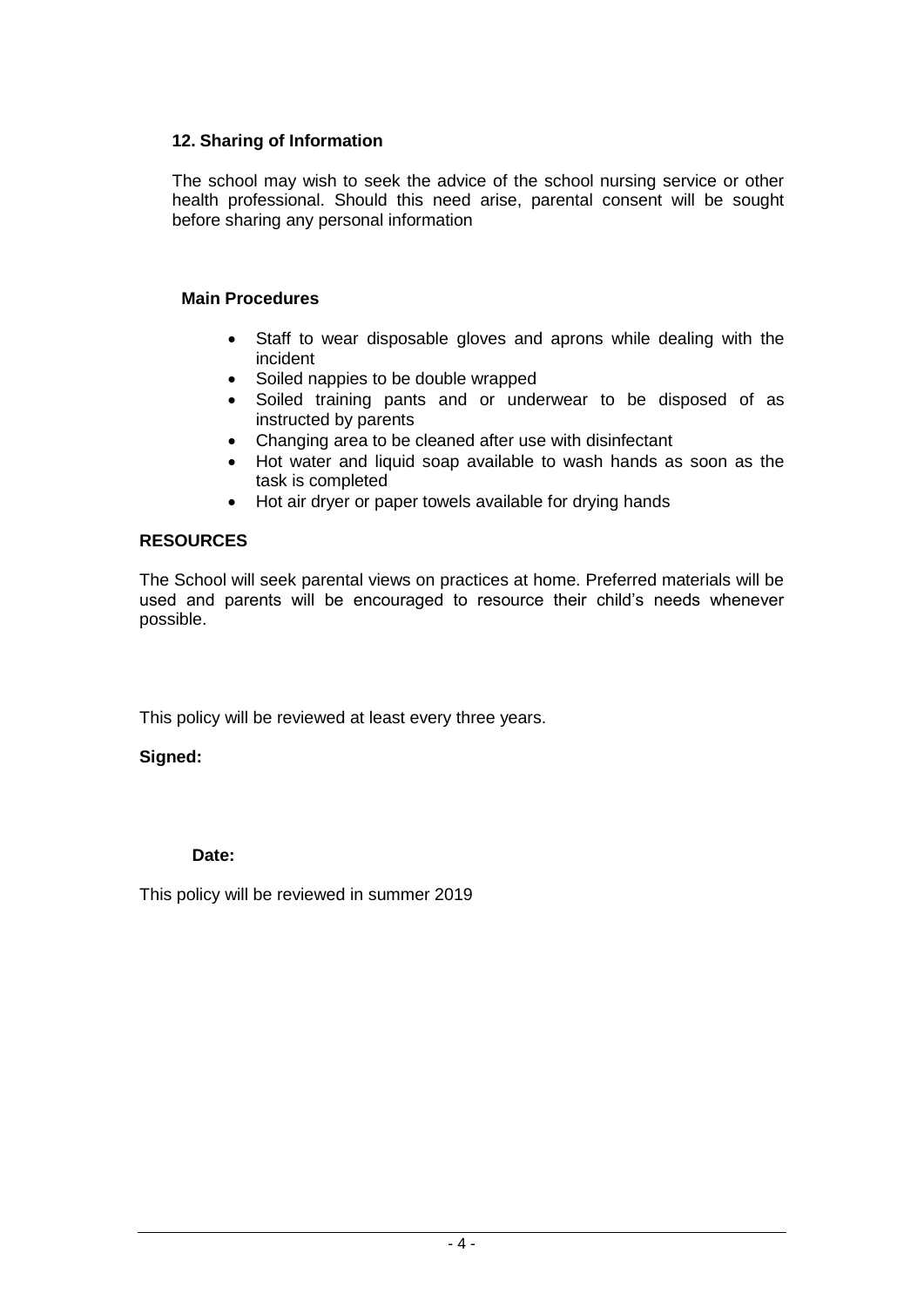## **Appendix 1**

(Headed Paper)

#### Dear Parents

I am writing to you regarding your child's need for support with intimate care routines. We have drawn up the attached guidelines to ensure that your child's needs are met in a professional and dignified manner at all times.

I would be grateful if you could sign and return the slip below once you have read the guidelines.

Yours sincerely

Head-teacher Janice Laycock

----- -------------------------------------------------------------------------------------------------------

I have received a copy of the School's Intimate Care Policy.

I *would/would not*\* like an opportunity to discuss the School's Intimate Care Policy with a member of staff.

Signed:

**Name:**\_\_\_\_\_\_\_\_\_\_\_\_\_\_\_\_\_\_\_\_\_\_\_\_\_\_\_\_\_\_\_\_\_\_\_\_\_\_\_\_\_\_\_\_\_\_

\* Please delete as appropriate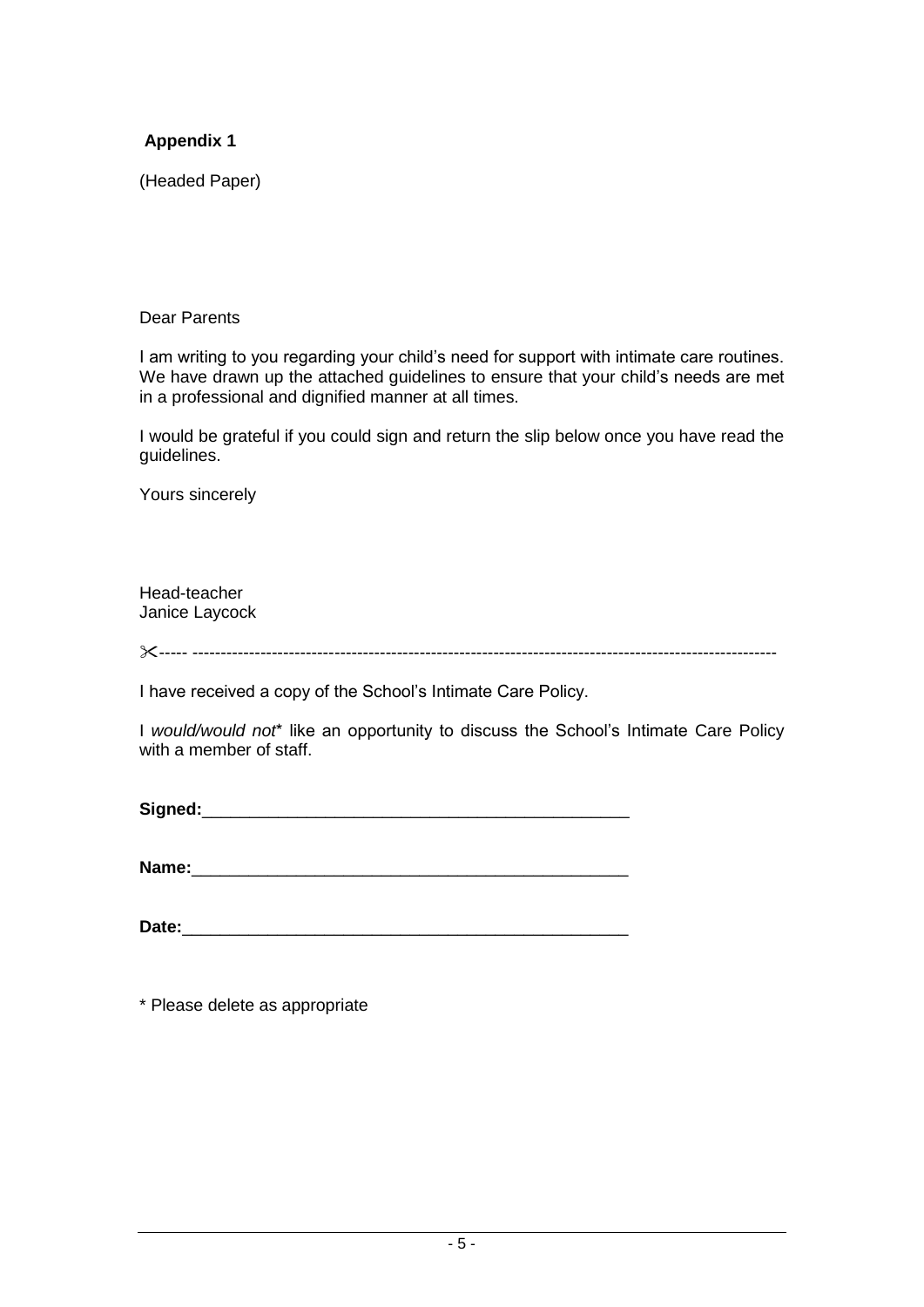## **Appendix 2**

## **TOILET TRAINING/CHANGING PLAN**

| <b>Child's Name</b> |  | ם ח |
|---------------------|--|-----|
|---------------------|--|-----|

**Name of Adult \_\_\_\_\_\_\_\_\_\_\_\_\_\_\_\_\_\_\_\_\_\_\_\_\_\_\_\_**

| <b>Date</b> | <b>Time</b> | Code | <b>BSS</b> | <b>Adult</b><br><b>Signature</b> | <b>Comment</b> |
|-------------|-------------|------|------------|----------------------------------|----------------|
|             |             |      |            |                                  |                |
|             |             |      |            |                                  |                |
|             |             |      |            |                                  |                |
|             |             |      |            |                                  |                |
|             |             |      |            |                                  |                |
|             |             |      |            |                                  |                |
|             |             |      |            |                                  |                |
|             |             |      |            |                                  |                |
|             |             |      |            |                                  |                |
|             |             |      |            |                                  |                |
|             |             |      |            |                                  |                |
|             |             |      |            |                                  |                |
|             |             |      |            |                                  |                |

TP=Tried Potty TT=Tried toilet UP=Used toilet

WP=Wet Pants S=Sore AC=Applied Cream

WB=Wipe Bottom SP=Soiled Pants BSS = Bristol Stool Scale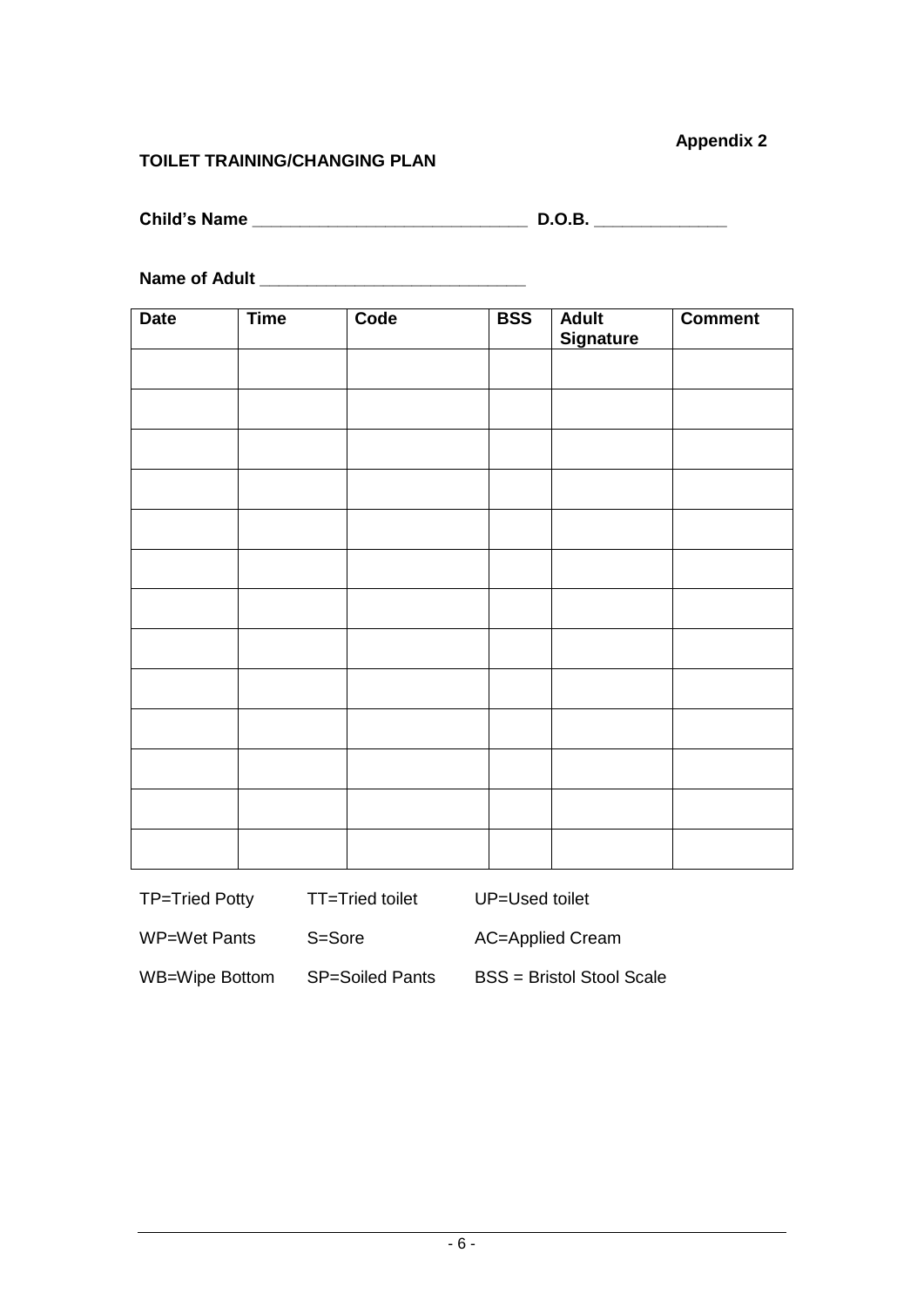## **Appendix 3**

## **Toileting and intimate care for all children**

The Disability Discrimination Act can only make requirements of a setting in respect of children with disabilities/additional needs.

- All settings should be prepared to change nappies and soiled pants and support toilet training programmes for all children regardless of whether or not they have a specific diagnosis or disability.
- An intimate care policy should be in place in all early years' settings and schools and should be adhered to by all staff.
- In order to maintain high quality and inclusive childcare, practitioners will be expected to change nappies.
- Parents and carers should never feel under pressure to have their child toilet trained before they will be accepted into an early year's unit or school – it may leave them feeling anxious or inadequate.
- Practitioners should support and reassure parents and carers that their child will be welcomed into the group.

Every child is an individual and, therefore, will have a unique developmental pattern. Toilet training is a developmental stage that may create anxiety for the child and their parents and carers. Some children will be out of nappies between the ages of two and three – for others it will be later and for some it may never happen.